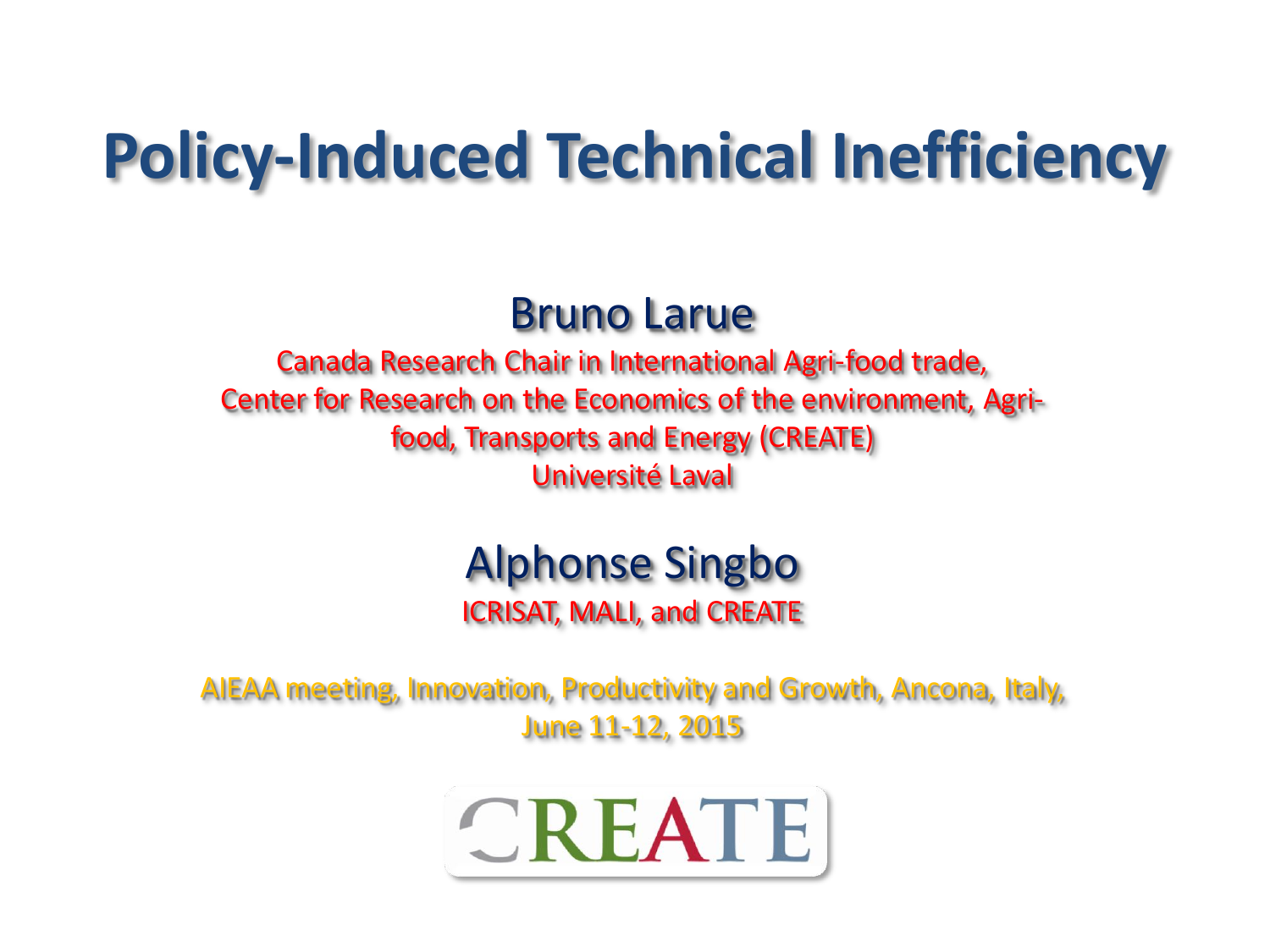# **Canada's Dairy Policy**

- **Canada has been implemented supply management policies for milk, chicken, eggs and turkey productions since the late 1960s.**
- **In the dairy industry, a national production quota is allocated to provincial marketing which are responsible for the marketing of milk within provinces.**
- **Individual producers must purchase production quotas to be allowed to produce and sell milk. Production quotas are traded on provincial exchanges. Foreign competition is controlled with restrictive TRQs for milk and dairy products.**
- **In the past, Canada has been successful in shielding its dairy industry from regional and multilateral trade liberalization initiatives, but it has agreed to enlarge its cheese TRQ in the negotiations of the Canada-European Union Trade Agreement (CETA). What concessions will be made in the TransPacific Partnership?**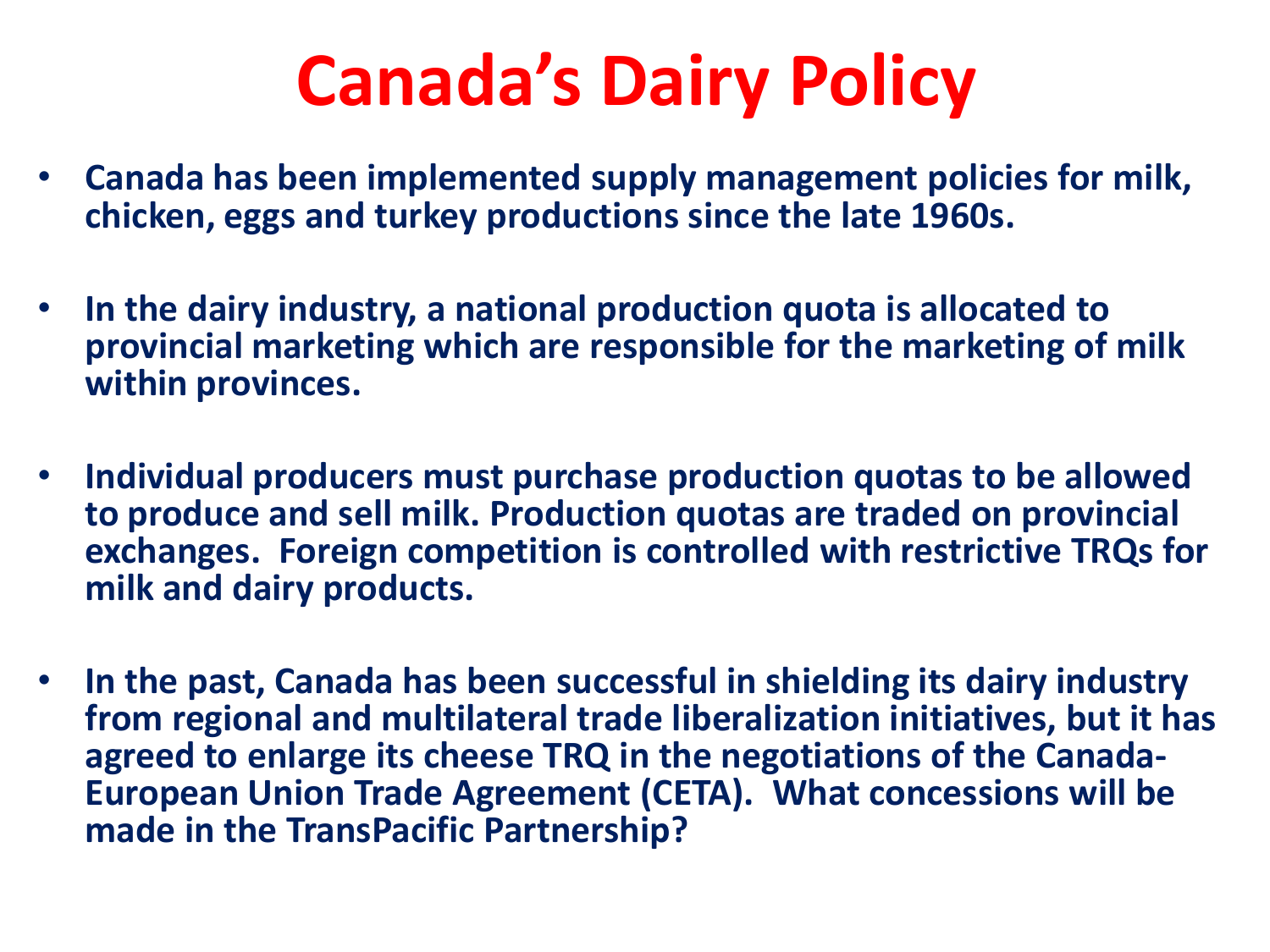## **Two visions of supply management**

- **Margins are high and stable along SM supply chains. As a result, there is a strong consensus within the industry and amongst politicians over SM.**
- **Agricultural economists tend to be critical. Early studies focussed on deadweight losses and the regressive nature of the transfers** (e.g., Loyns, 1974; Barichello, 1981; Veeman, 1982,1988; Van Kooten and Spriggs, 1984; Larue, 1994).
- **Others have focussed on trade liberalization issues** (e.g., Vercammen and Schmitz, 1982; Alston and Spriggs, 1998; Larue et al. 2007; Pouliot and Larue, 2012 )**, or regulations** (Felt et al., 2010)**, or on forgone export opportunities** (Carter and Steinbach, 2013).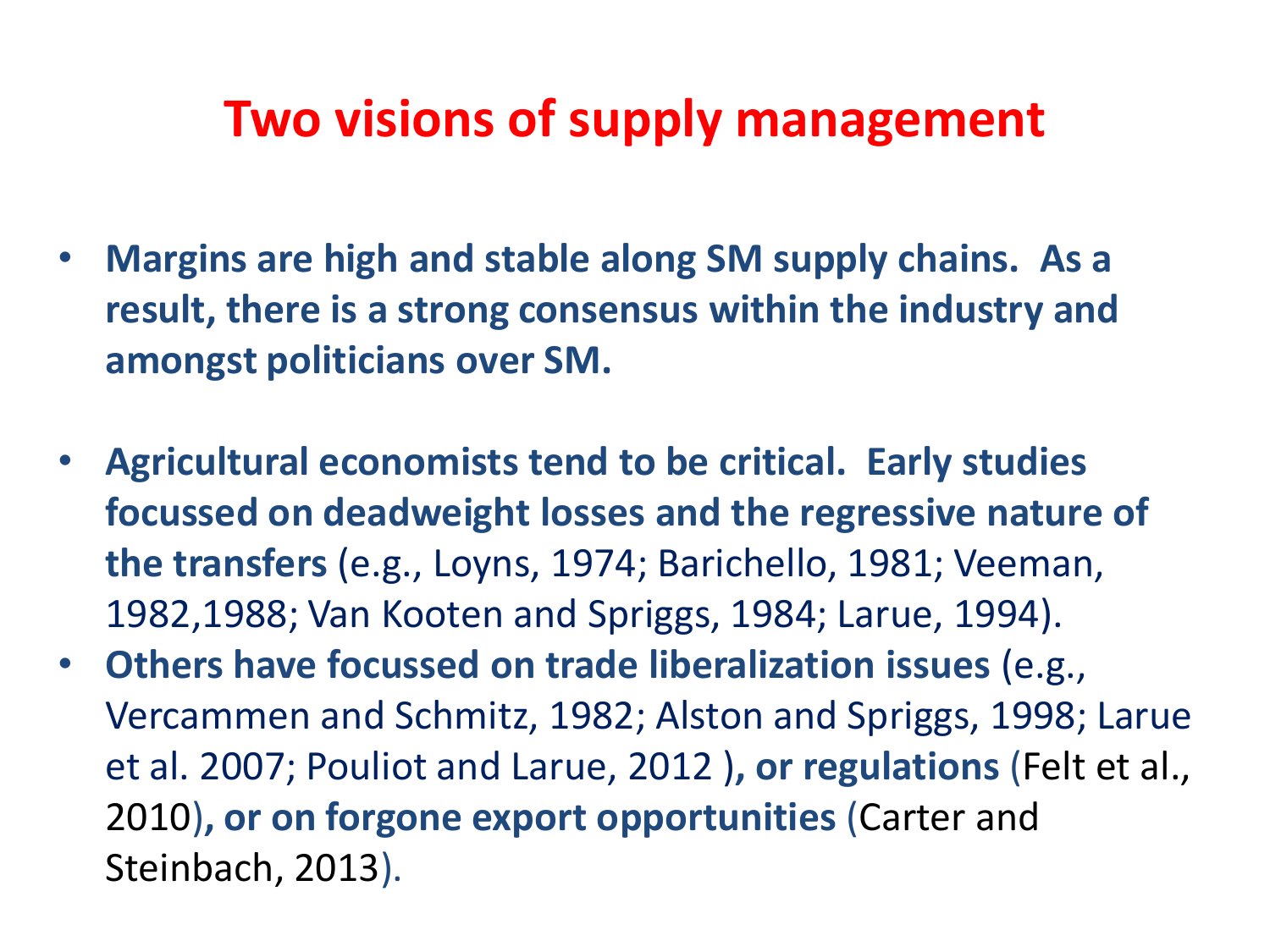#### **Canadian milk production costs are high**

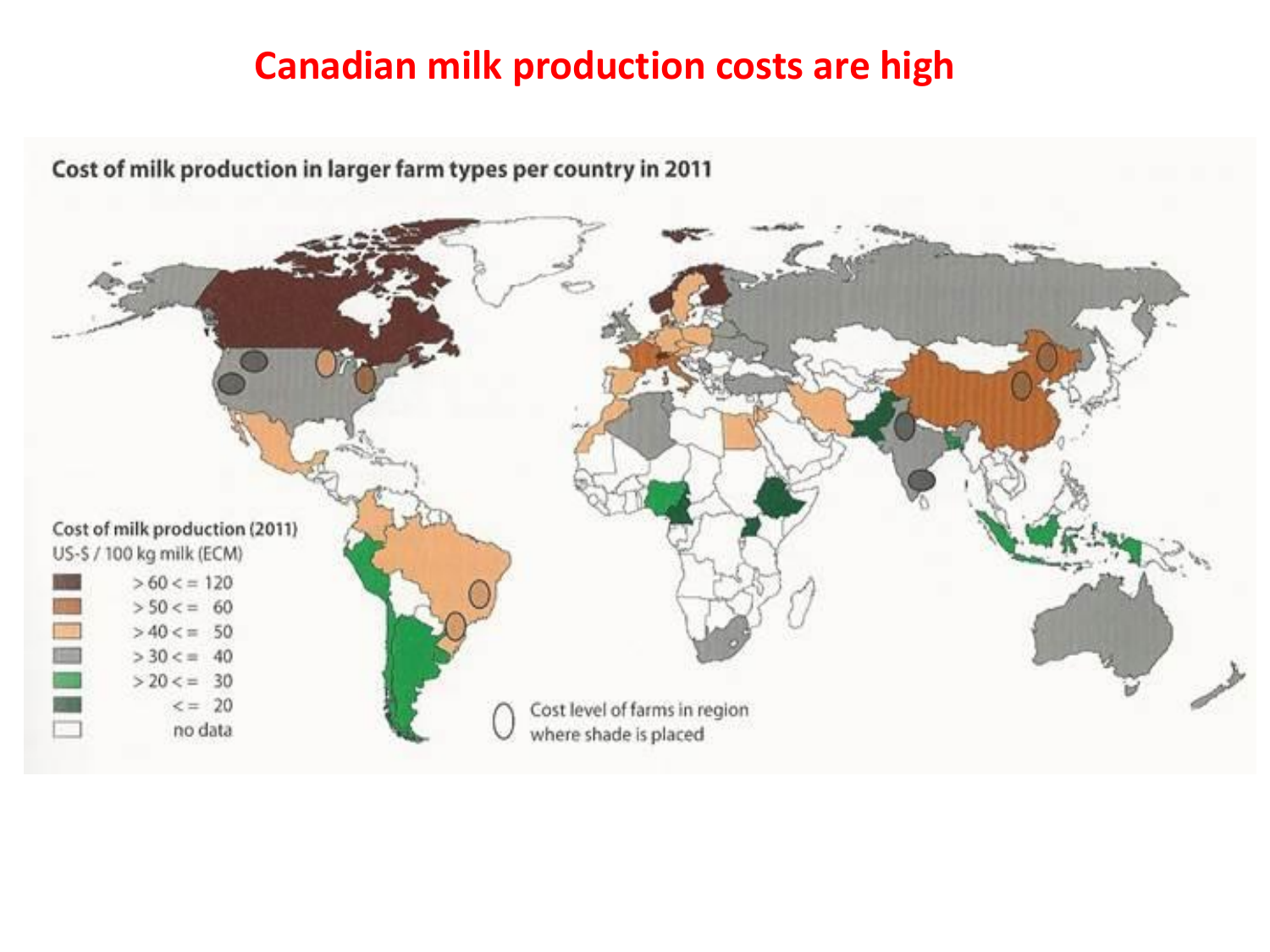#### **Canadian Dairy Farms at a Glance**

| <b>Province</b>        | <b>Tie stall</b> |               | <b>Free stall</b> |                          | Robotic system |           | Total farms*   |
|------------------------|------------------|---------------|-------------------|--------------------------|----------------|-----------|----------------|
|                        |                  |               |                   |                          |                |           |                |
|                        | % of farms       | Herd size     | % of farms        | Herd size                | % of farms     | Herd size |                |
| $\operatorname{BC}$    | 3.7              | 56.3          | 87.4              | 163.9                    | 8.8            | 113.0     | 300            |
| $\mathbf{A}\mathbf{B}$ | 9.7              | 79.7          | 81.0              | 148.2                    | 9.2            | 136.3     | 417            |
| $\rm SK$               | 10.9             | 77.2          | 82.2              | 192.8                    | 6.9            | 144.1     | 103            |
| MB                     | 34.6             | 78.3          | 49.2              | 186.5                    | 16.2           | 168.7     | 191            |
| ON                     | 68.0             | 57.4          | 26.4              | 127.3                    | 5.6            | 101.7     | 2951           |
| <b>QC</b>              | 88.9             | 54.6          | 6.4               | 112.2                    | 4.7            | 98.1      | 4825           |
| ${\rm NB}$             | 43.3             | 57.4          | 51.2              | 117.1                    | 5.5            | 72.6      | 142            |
| ${\rm NS}$             | 45.0             | 54.5          | 52.3              | 109.1                    | 2.8            | 110.3     | 142            |
| PEI                    | 59.1             | 64.2          | 37.5              | 104.0                    | 3.4            | 194.3     | 104            |
| $\hbox{NL}$            | 20.0             | 103           | 60.0              | 161.3                    | 20.0           | 106.0     | $\overline{7}$ |
| <b>CAN</b>             | 71.7             | $\frac{1}{2}$ | 22.7              | $\overline{\phantom{a}}$ | 5.6            |           | 9429           |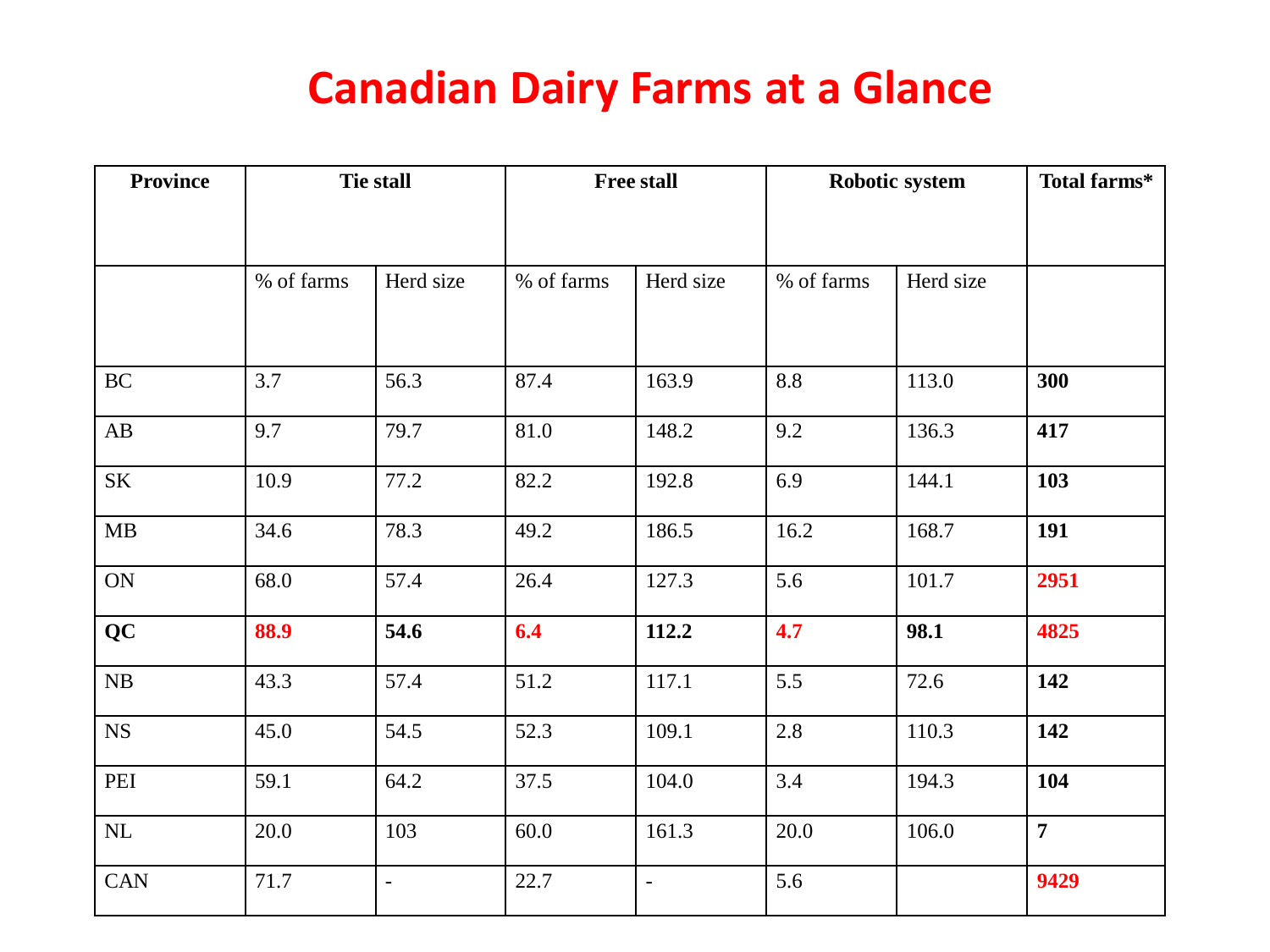## **Supply management and farm performance**

- **Canadian dairy farms are small, particularly in Quebec and in Ontario.**
- **Several studies have shown that there are economies of scale in dairy production**  (Mosheim and Lovell, 2009)**, including in Canada**  (Moschini, 1988; Singbo and Larue, 2015)**.**
- **Several studies have shown that Canadian dairy farms operate at very high levels of technical efficiency** (Weersink et al.,1990; Mbaga et al., 2003; Hailu, 2005; and Yélou et al., 2010).
- **Why are QC dairy farms staying small?**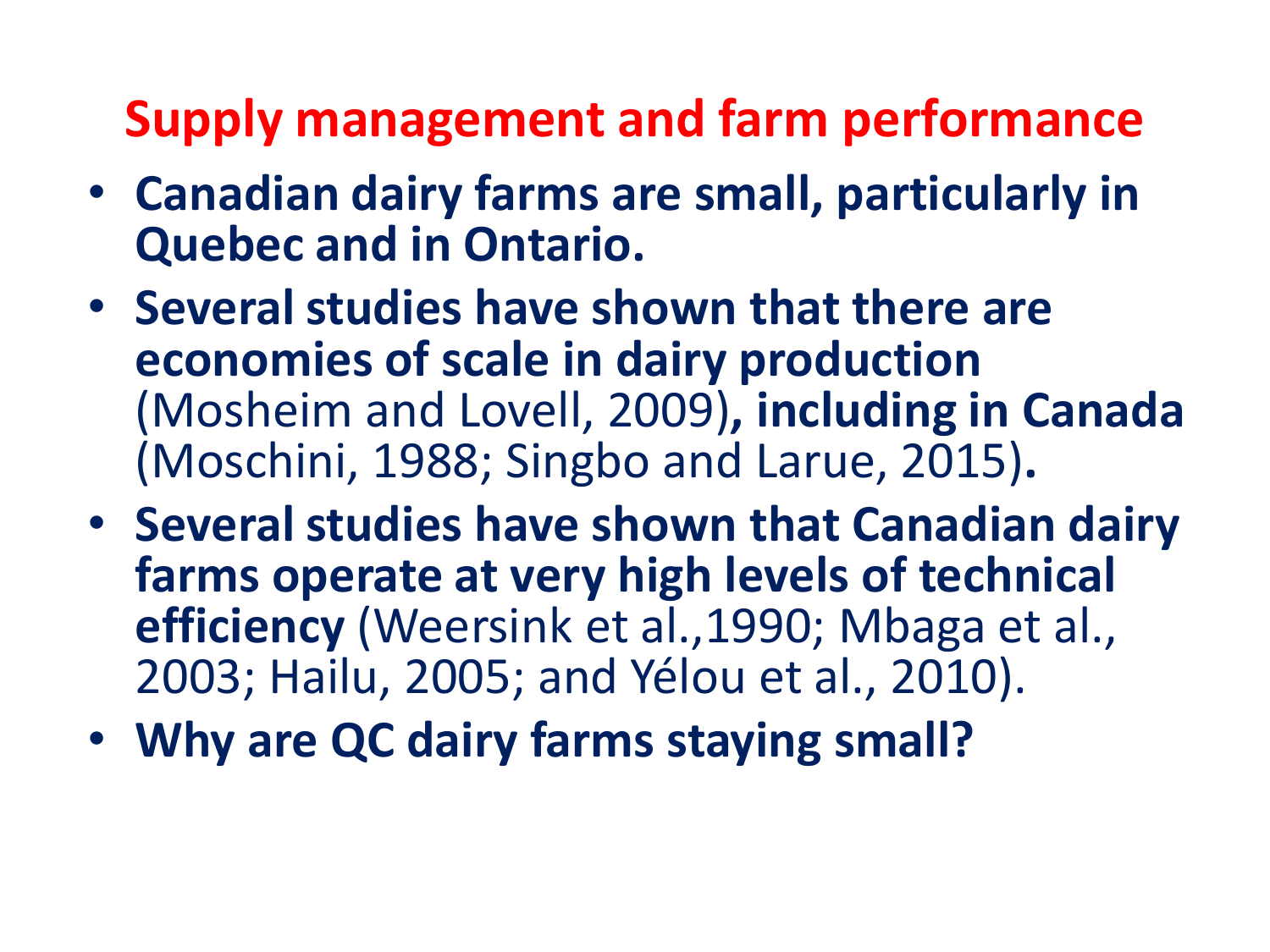# **Regulations about the trading of production quotas**

- **Production quota prices are constrained by a price ceiling;**
- **Part of the production quota put out for sale is retained by the marketing board for the building of a quota reserve to help beginning farmers;**
- **Production quotas are tied to locations;**
- **Production quotas cannot be traded interprovincially.**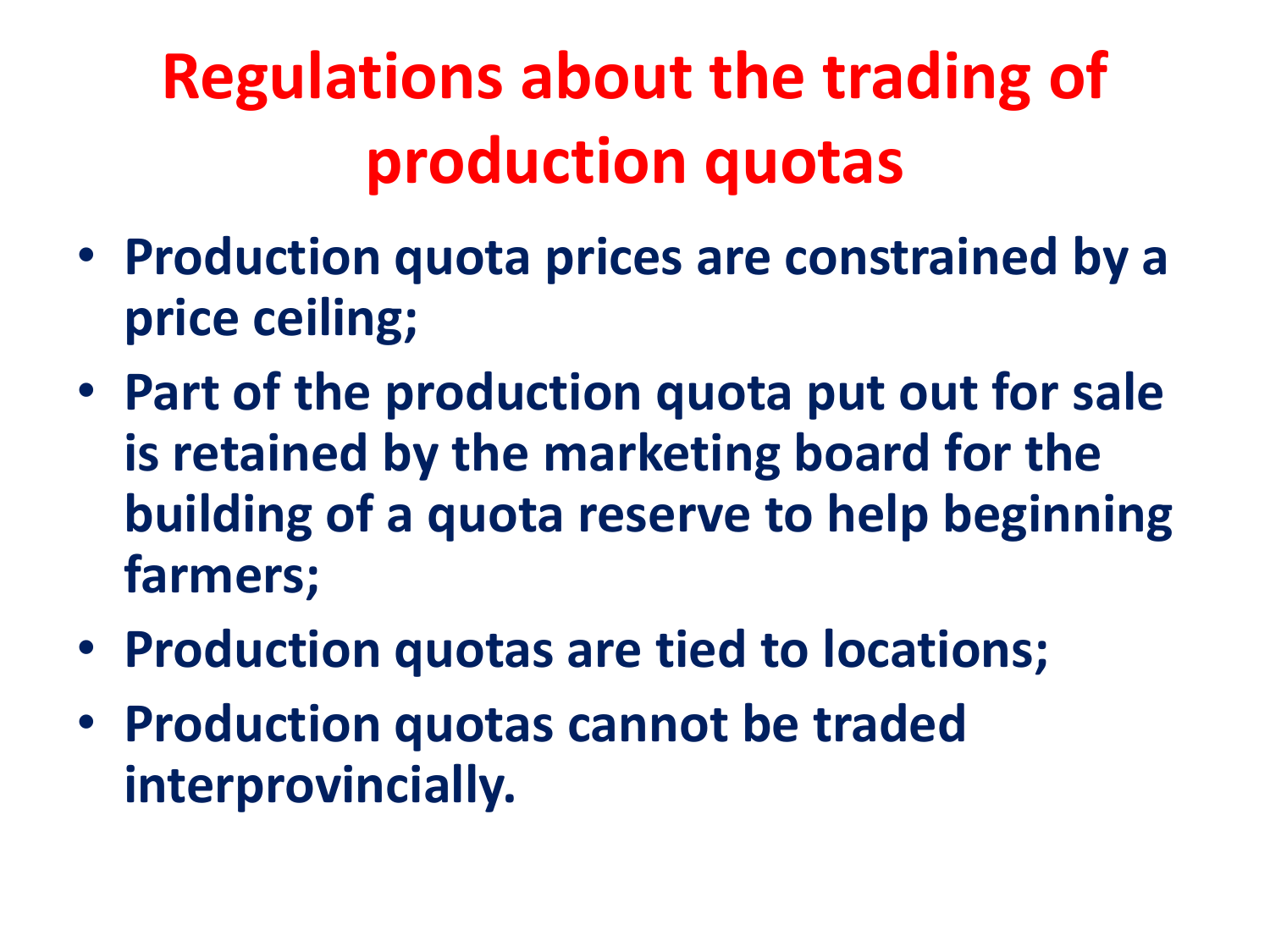## **Production quotas traded and prices in Quebec**

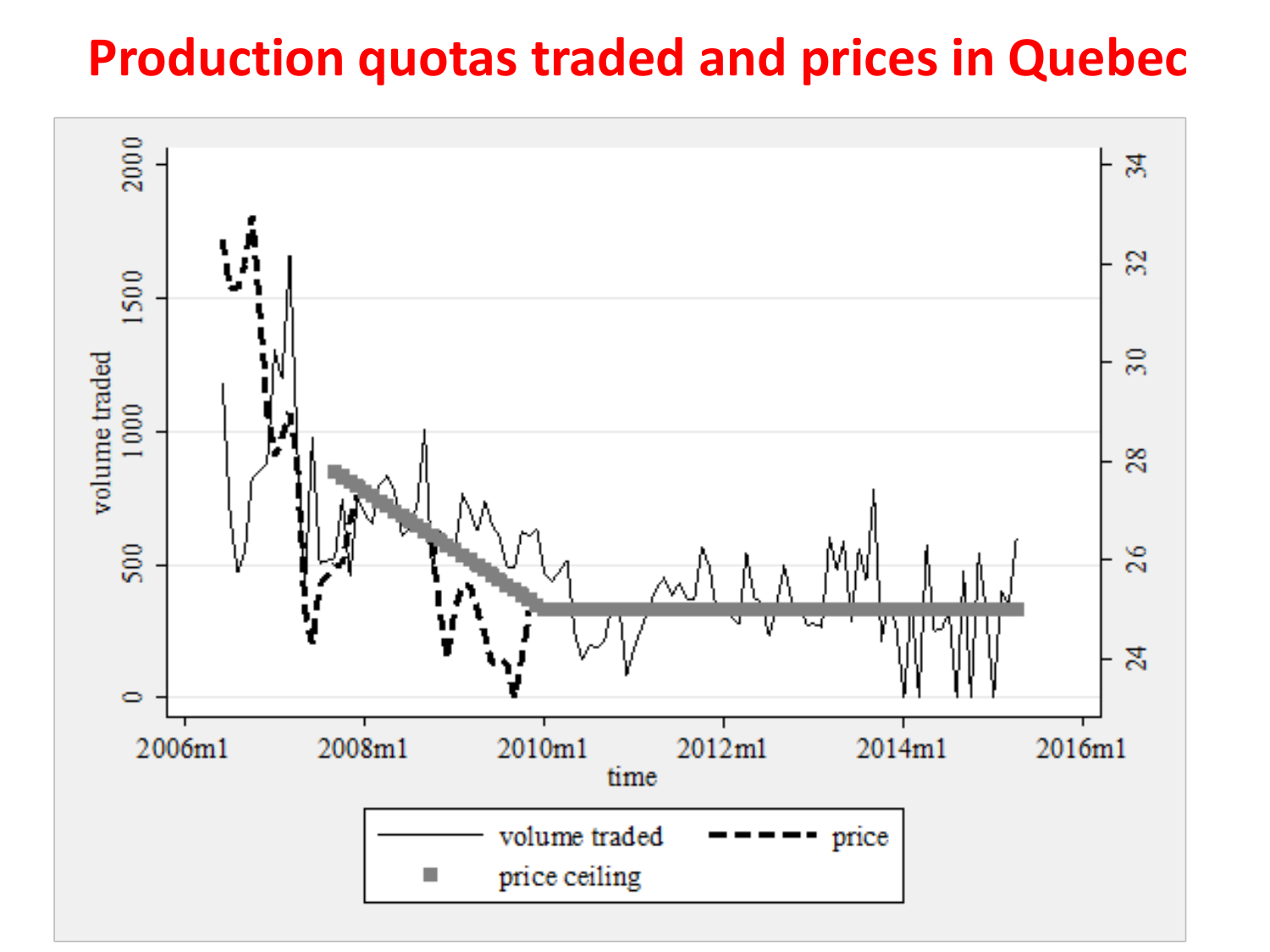# **Rationing and Expected Rationing**

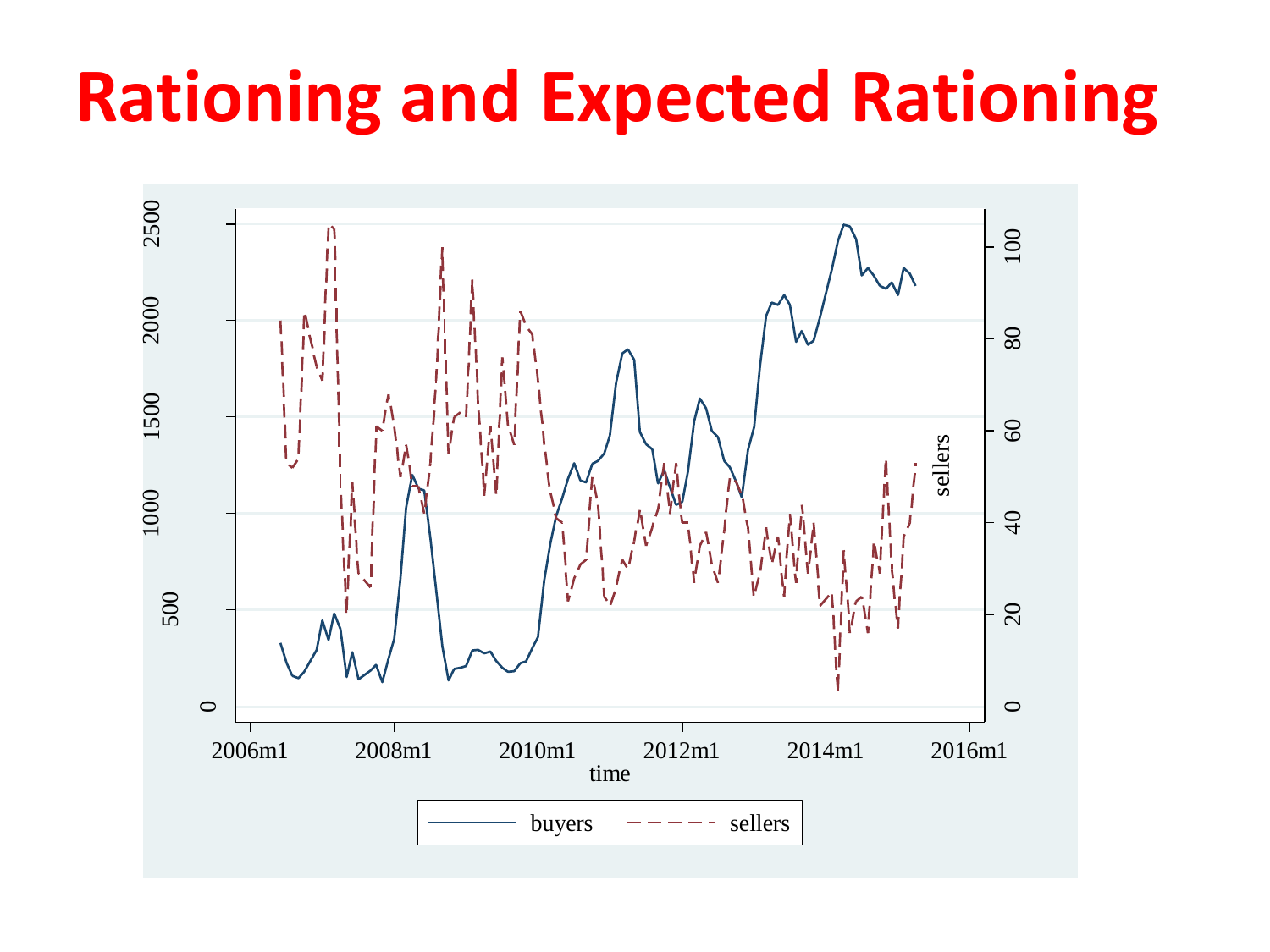# **How big a barn? What output per cow?**<br>  $n \in (0, \overline{n}]$ : #of cows/barn size constraint;

 $\in (0, \overline{n}]$ : #of cows/barn size<br> $y_c \in (0, \overline{y}]$ : production quota;  $n \in (0, \overline{n}];$ <br>  $n y_c \in (0, \overline{y})$  $n \in (0, \overline{n}]$ : # of cows/barn size constraint;

*c*  $\in$ 

$$
n \in (0, \overline{n}]: \text{ # of cows/barn size constraint};
$$
\n
$$
n y_c \in (0, \overline{y}]: \text{ production quota};
$$
\n
$$
Max.\overline{3} = pn y_c - r_n n - n \sum_{j=1}^{J} r_j x_j + \lambda_1 (y_c - f(\mathbf{x})) + \lambda_2 (\overline{n} - n) + \lambda_3 (\overline{y} - n y_c)
$$
\n
$$
\frac{\partial \overline{3}}{\partial n} = py_c - r_n - \sum_{j=1}^{J} r_j x_j - \lambda_2 - \lambda_3 y_c = 0; n \leq \overline{n}
$$
\n
$$
\frac{\partial \overline{3}}{\partial x_k} = -nr_k - \lambda_1 \frac{\partial f}{\partial x_k} = 0; \text{allowative efficiency}
$$
\n
$$
\frac{\partial \overline{3}}{\partial y_c} = pn + \lambda_1 - n \lambda_3 = 0
$$
\nIf  $\lambda_3 > 0, \lambda_2 > 0, n = \overline{n} y_c = \overline{y} / \overline{n};$ \n
$$
if \lambda_3 = \lambda_2 = 0, p = (y_c)^{-1} \left( r_n + \sum_{j=1}^{J} r_j x_j \right) \text{(scale efficiency)}, r_k = p \frac{\partial f}{\partial x_k} \text{ (alloc.eff.)}
$$
\nIf  $\lambda_2 = 0 < \lambda_3, p = (y_c)^{-1} \left( r_n + \sum_{j=1}^{J} r_j x_j \right) + \lambda_3$ 

If 
$$
\lambda_2 = 0 < \lambda_3
$$
,  $p = (y_c)^{-1} \left( r_n + \sum_{j=1}^J r_j x_j \right) + \lambda_3$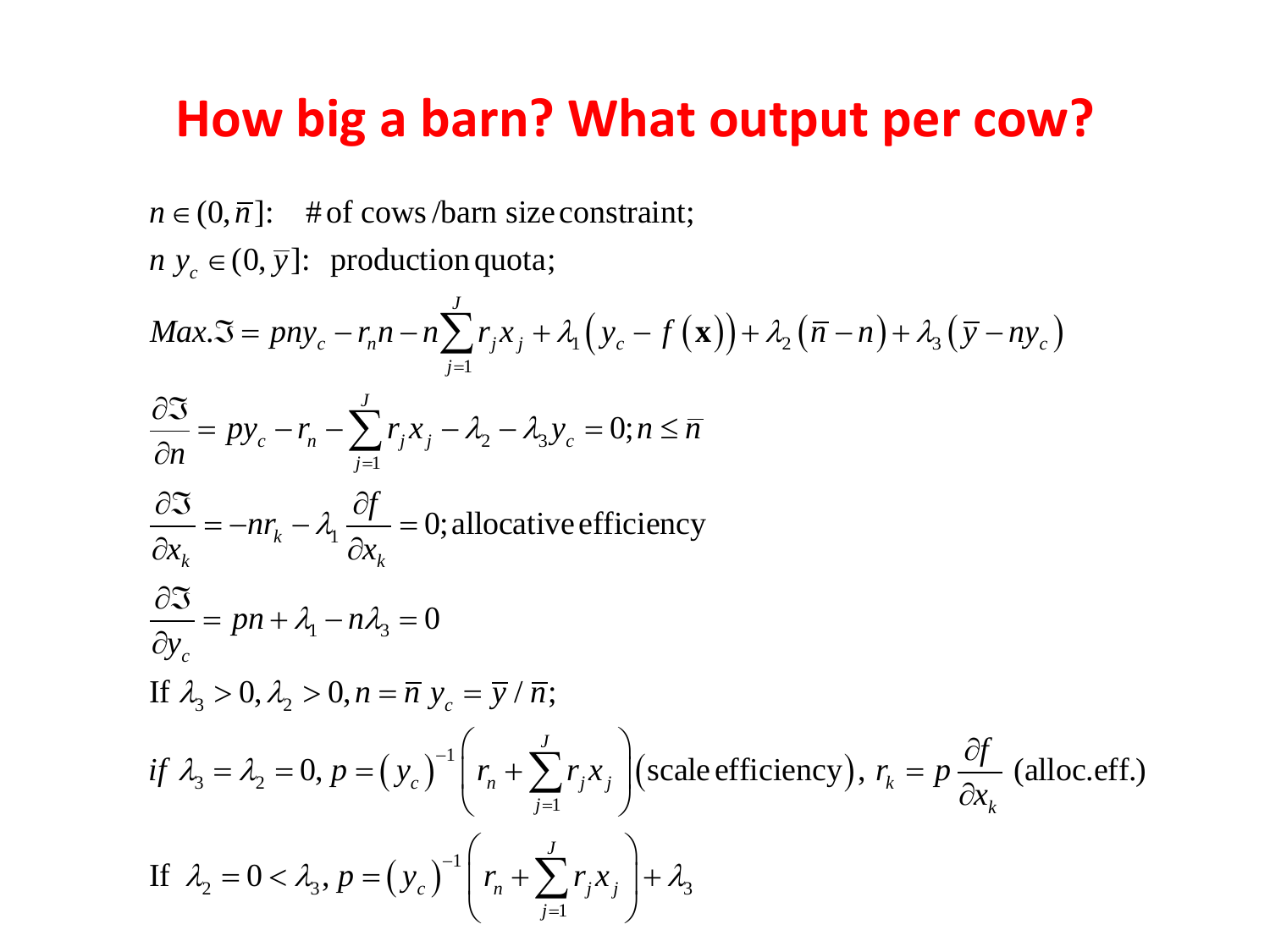## **What are the implications of quota rationing and input lumpiness on inefficiencies?**

- The rationning by itself only impacts on scale inefficiency;
- Some inputs are lumpy, but lumpiness by itself generally entails only allocative and scale inefficiencies;
- Production quota rationing + input lumpiness can induce technical inefficiency;
- HO: Price-ceiling had no effect on technical efficiency versus HA: Price-ceiling induced a jump in inefficiency followed by a gradual reduction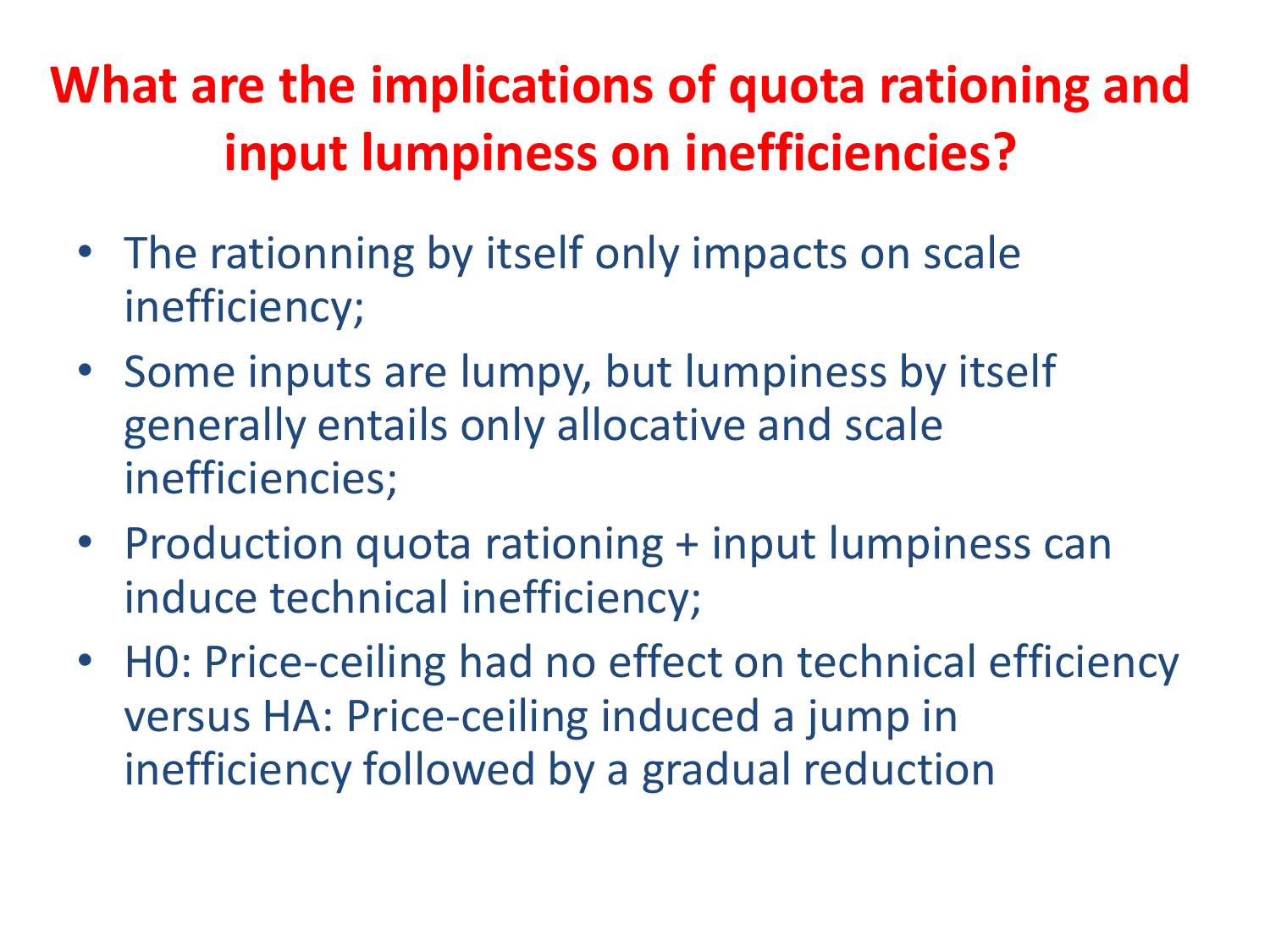#### **Lumpy Input and Allocative and Scale Inefficiencies**

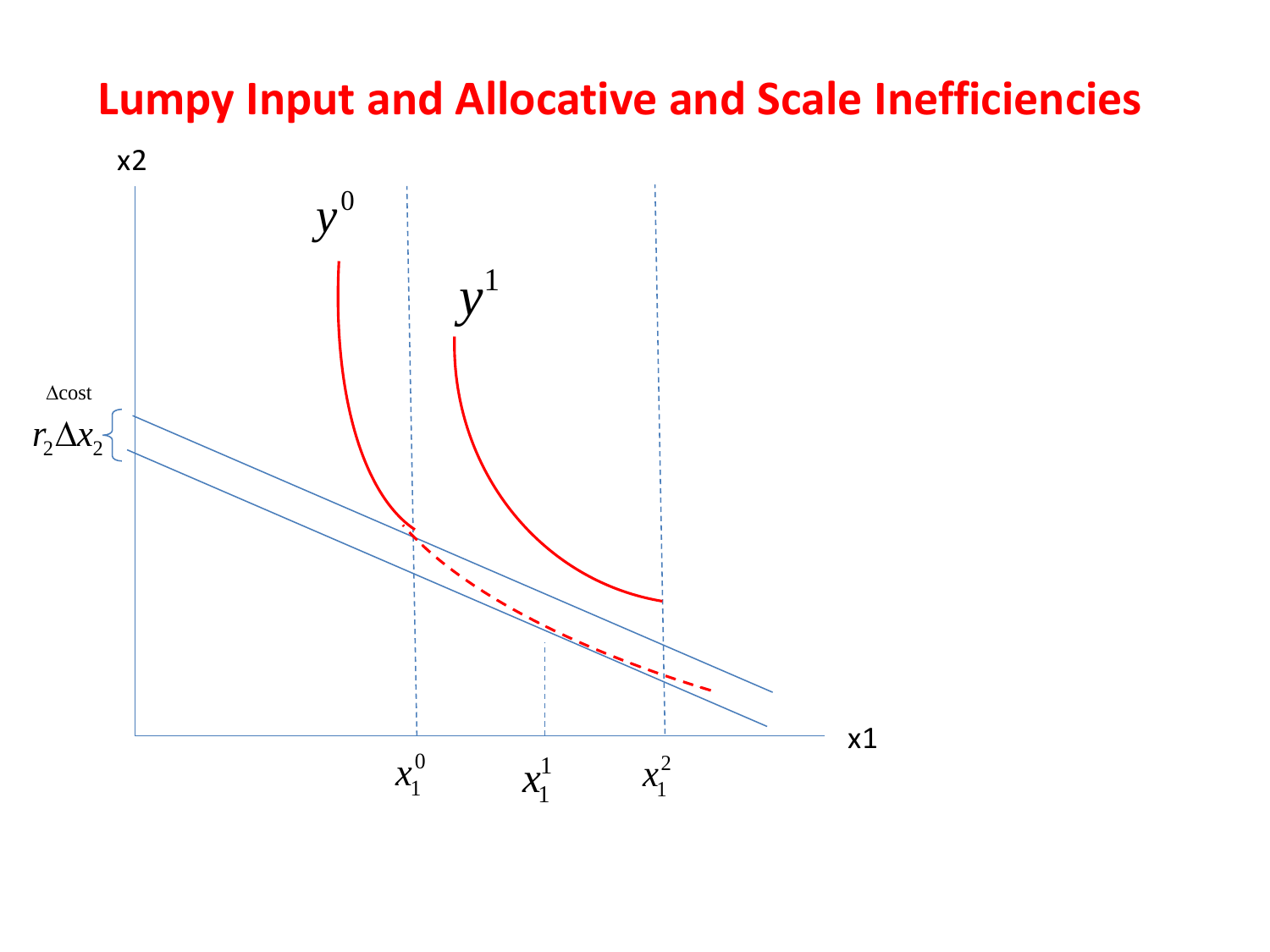## **Regulation/policy-Induced Inefficiencies**

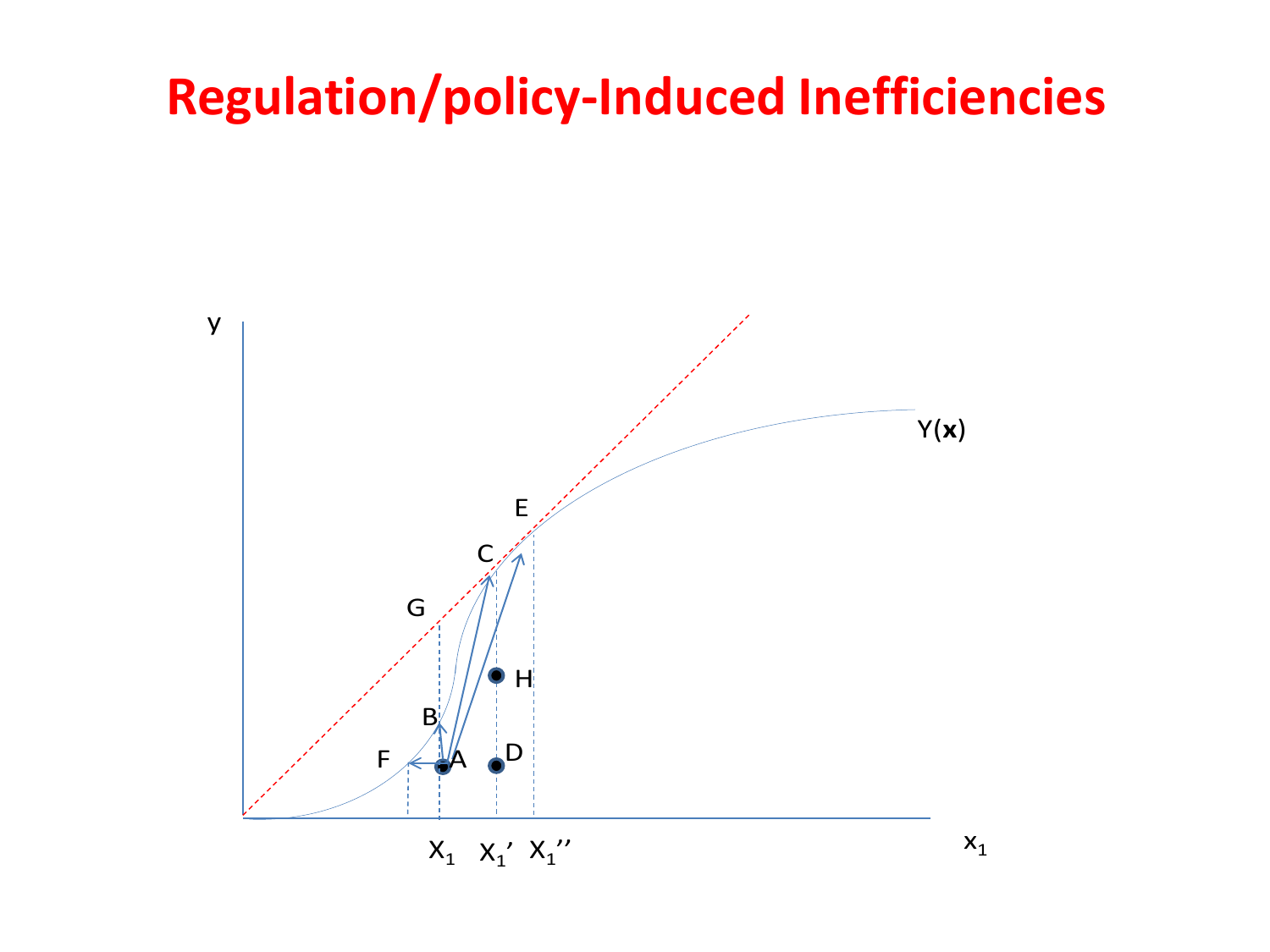#### **Empirical validation**

-

- **Estimate technical inefficiency scores from a distance function that handles multi-product (milk & beef, other)multi-input (feed, labor, land, machinery, other capital) technologies as in Rasmussen (2010) and Singbo and Larue (2015) ; Given production adjustment constraint, input orientation is better suited than output orientation;**
- **Data is an unbalanced panel (2002-2010, 1495 farms) with farms only in the pre-price ceiling period , farms only in the price-ceiling era and farms in both periods, but with possible years missing;**
- **Why is the panel unbalanced? Entry and exit of farms and data cleaning;**
- **In looking for a pattern in technical inefficiencies, we need to account for the possibility that farms that are in either period have different average scores;**
- **Hypothesized pattern is a "jump" in inefficiency in the price-ceiling period , stemming from the purchase of a larger quantity of one or more lumpy inputs combined with the inability to buy production quota, followed by a "gradual" decrease in inefficiencies as some production can be purchased by a sequence of very small purchases.**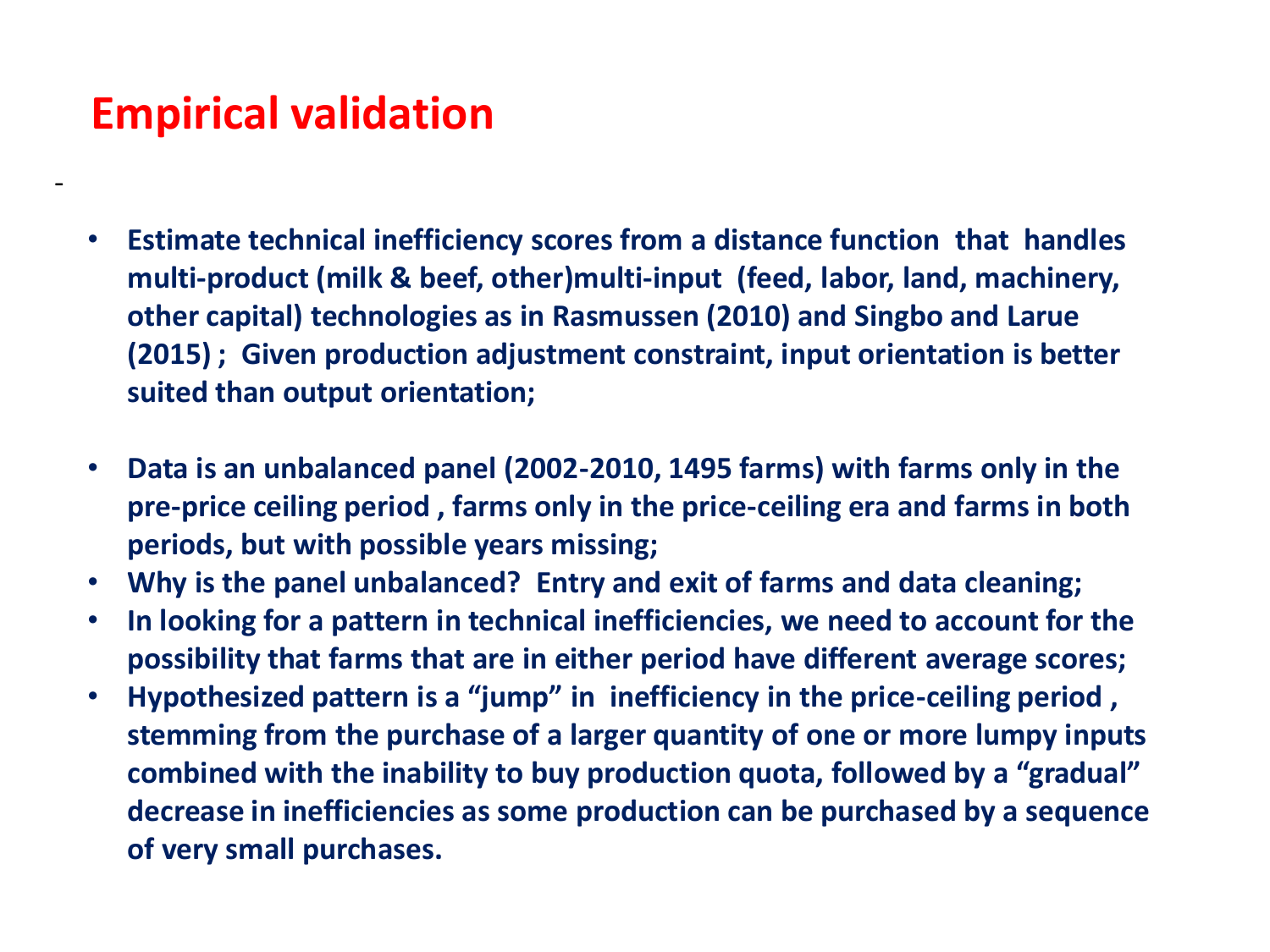#### The econometric model

$$
-\ln(x_{3it}) = \alpha_0 + \sum_{n \neq 3}^{N} \alpha_n \ln x_{nit}^* + \frac{1}{2} \sum_{n \neq 3}^{N} \sum_{k \neq 3}^{N} \alpha_{nk} \ln x_{nit}^* \ln x_{kit}^*
$$
  
+ 
$$
\sum_{m=1}^{M} \beta_m \ln y_{mit} + \frac{1}{2} \sum_{m=1}^{M} \sum_{l=1}^{M} \beta_{ml} \ln y_{mit} \ln y_{lit} + \sum_{m=1}^{M} \sum_{n \neq 3}^{N} \gamma_{mn} \ln y_{mit} \ln x_{nit}^*
$$
  
+ 
$$
\sum_{n \neq 3}^{N} \delta_{tx_n} t \ln x_{nit}^* + \sum_{m=1}^{M} \delta_{ty_m} t \ln y_{mit} + \sum_{s=2}^{T} \tau_s C_s + \theta_1 t + \theta_2 t^2 + v_{it} - u_{it}
$$

$$
u_{it} = u_i \exp(-\eta(t-T))
$$

$$
\mu_i = \sum_{k=1}^K \omega_k A_k \qquad TE_{it} = E\Big[\exp\Big(-u_{it}\Big)\Big|v_{it} - u_{it}\Big]
$$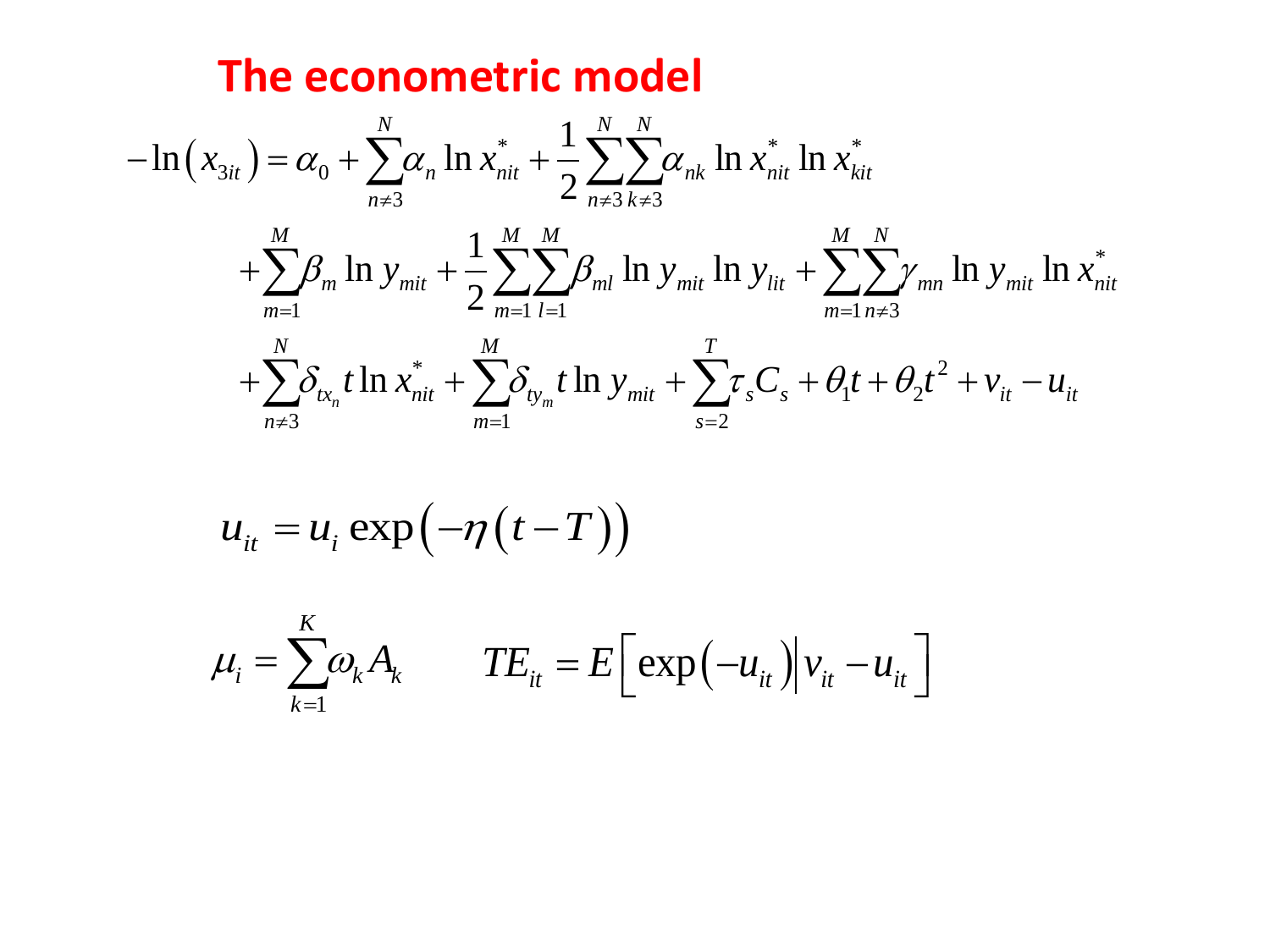| south         | 0.0161       | 0.0218       | 0.0240                 | 0.0240                 |
|---------------|--------------|--------------|------------------------|------------------------|
|               | (0.0155)     | (0.0145)     | (0.0144)               | (0.0144)               |
| north         | $-0.0123$    |              |                        |                        |
|               | (0.0149)     |              |                        |                        |
| Off-farm work | 0.0300       | 0.0279       | 0.0246                 | 0.0246                 |
|               | (0.0181)     | (0.0183)     | (0.0182)               | (0.0182)               |
| d2007         | $0.6414***$  | $0.6193***$  | $0.5946***$            | $0.5946***$            |
|               | (0.1463)     | (0.1449)     | (0.1451)               | (0.1451)               |
| t2007         | $-0.1063***$ | $-0.1029***$ | $-0.0988***$           | $-0.0988***$           |
|               | (0.0230)     | (0.0228)     | (0.0228)               | (0.0228)               |
| dbefore       | 0.0393       |              |                        |                        |
|               | (0.0265)     |              |                        |                        |
| dafter        | $-0.0446$ *  | $-0.0497$ *  | $-0.0414$ <sup>*</sup> | $-0.0414$ <sup>*</sup> |
|               | (0.0203)     | (0.0209)     | (0.0209)               | (0.0209)               |
| old           |              |              | $-0.0330^*$            | $-0.0330^*$            |
|               |              |              | (0.0130)               | (0.0130)               |
| $_{\rm cons}$ | $-0.1281$ ** | $-0.1231***$ | $-0.1493***$           | $-0.1493***$           |
|               | (0.0495)     | (0.0470)     | (0.0387)               | (0.0387)               |